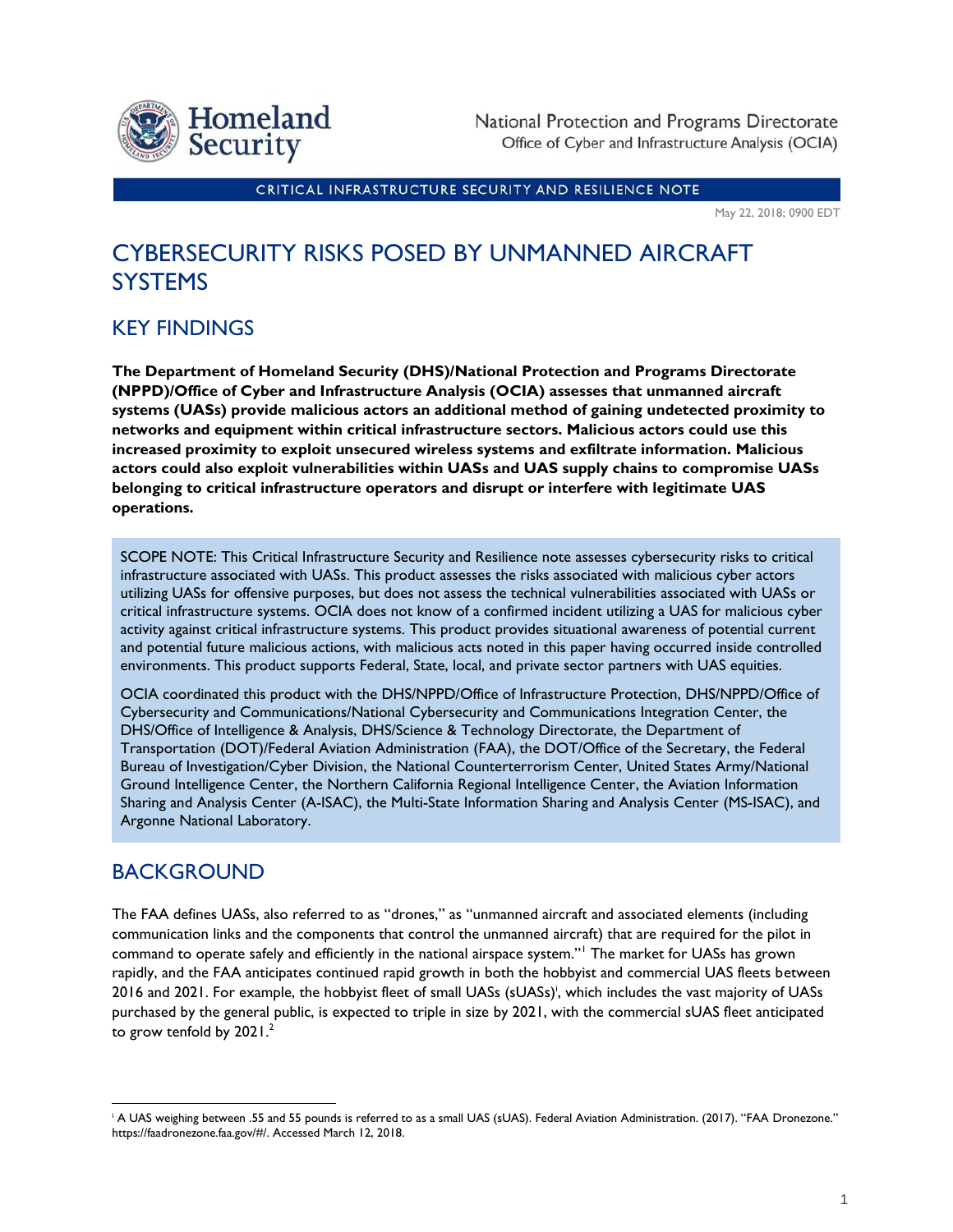The overwhelming majority of commercially available UASs are operated through applications that run on a user's phone, tablet, or computer. These applications allow the user to manage a UAS, including establishing a route, piloting the aircraft, and receiving data from the aircraft. UASs also frequently come with memory sticks and USB ports to allow for the transfer of data, including images and video.

UAS capabilities will likely continue to improve based on consumer demand for greater payload, longer range, and autonomous operation. Additional anticipated UAS improvements include longer battery life, advances in route planning, and a reduced reliance on radio-frequency signals.<sup>3,4,5</sup>

## UAS FACILITATE PHYSICAL ACCESS TO UNSECURED SYSTEMS

UASs provide malicious actors an additional method of gaining proximity to networks and equipment within critical infrastructure sectors. Malicious actors could then use the proximity provided by a UAS to wirelessly exploit unsecured systems and extract information from systems they cannot otherwise access remotely or may not be able to access due to range limitations. This includes networks and devices within secured buildings, as well as networks and devices behind fencing and walls.<sup>ii,iii</sup>

UASs can also allow a malicious actor to wirelessly exploit vulnerabilities from a distance (figure 1). The prevalent ownership and operation of UASs by the general public, the distance from which UAS can be operated, and a lack of tracking data can also provide malicious actors a level of anonymity that otherwise may not be available. UASs, in particular UASs, are typically more difficult to detect than a malicious actor attempting to trespass beyond physical barriers.



FIGURE 1—UAS OPERATOR EXPLOITING UNSECURED WIRELESS SYSTEM WITHIN SECURE FACILITY

l

ii Limitations on UASs, such as battery life and payload, may limit the ability of a malicious actor to carry out a cyber attack that requires persistent access; potential malicious cyber acts noted in this paper, however, do not necessarily require persistent UAS access and could be undertaken using commonly available UASs.

iii For more information on unsecured devices, see: DHS/NPPD/OCIA. (2017). "Why is the Internet of Things Insecure?"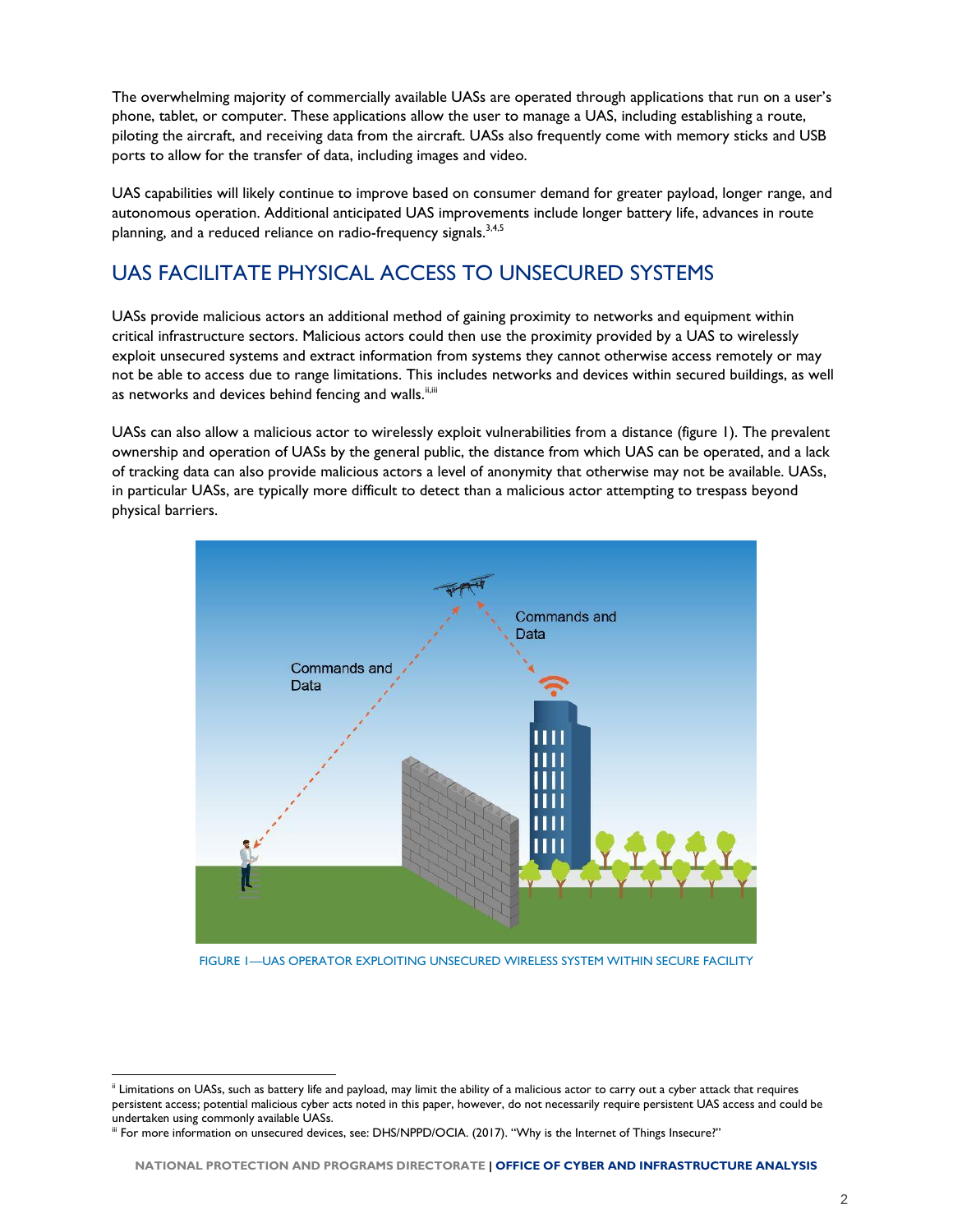#### **UAS FOR WIRELESS SYSTEM EXPLOITATION**

Malicious actors could utilize UASs in order to wirelessly exploit access points and unsecured networks and devices. This can include using UASs in order to inject malware, execute malicious code, and perform man-in-themiddle attacks. UASs can also deliver hardware for exploiting unsecured wireless systems, allowing malicious actors persistent access to the wireless system until the hardware is detected or runs out of power. While OCIA does not know of a confirmed incident utilizing UASs to exploit wireless systems, researchers have demonstrated this capability.

- **In 2016, researchers in Israel flew a UAS outside of an office building and were able to compromise smart** lightbulbs installed within the building using equipment attached to the UAS. The researchers were able to perform over-the-air firmware updates to take control of the lightbulbs at a range of 350 meters.<sup>6,7</sup>
- In 2015, researchers in Singapore attached a smartphone holding applications to a UAS to detect printers with unsecured wireless connections. The researchers flew the UAS outside an office building, had the phone pose as the printer, and tricked nearby computers to connect to the phone instead of the printer. When a user sent a document for printing, the phone intercepted the document and sent a copy to the researchers using a 3G or 4G connection. The document was then sent to the real printer so the user would not know the document had been intercepted.<sup>8,9</sup>

#### **UAS FOR EXTRACTING INFORMATION**

l

In addition to computer systems exploitation, UASs can be equipped to receive exfiltrated data sent through a visual or radio signal that a malicious actor may not otherwise be able to access due to physical barriers, heavily defended networks, and air-gapped systems.<sup>iv</sup>

In 2017, researchers in Israel demonstrated the ability to exfiltrate data from an air-gapped computer<sup>y</sup> utilizing the computer's hard drive indicator LED light. Malware installed through separate means on the computer manipulated the LED light to blink rapidly, with information encoded and sent through the LED light. A camera attached to a UAS outside the window received the data transmitted from the LED light.  $^{10}$ 

While the use of UASs for information extraction is possible, the risk for infrastructure operators of this technique being used for the theft of large amounts of data is low. OCIA does not know of a confirmed incident utilizing a UAS to extract information, and the use of such a method would require a high level of sophistication in order to extract a limited amount of data. Such a method, however, could be used in order to steal small amounts of highly sensitive data to be used in future malicious actions, including information on critical infrastructure systems, administrative credentials, and encryption keys.

## MALICIOUS ACTORS CAN EXPLOIT COMPROMISED UAS

While UASs can be used as a tool for an attacker, they are also vulnerable to exploitation. Many commercial UAS variations, for example, currently communicate with ground stations and operators using unencrypted feeds. This can allow a malicious actor to intercept and review data sent to and from the UAS.<sup>11,12</sup>

Malicious actors can target UASs belonging to critical infrastructure operators, using vulnerabilities within UAS software or firmware in order to compromise the systems and access sensitive networks and information.<sup>13</sup> Malware can also be pre-installed in a UAS application or in UAS software or firmware by a malicious actor with access to the UAS' supply chain. Likewise, embedded malware could compromise the computer, phone, or tablet

iv An air-gapped system refers to a system which is not directly connected to the Internet or connected to other systems that are connected to the Internet. Zetter, K. (2014). "Hacker Lexicon: What Is an Air Gap?" *Wired*. www.wired.com/2014/12/hacker-lexicon-air-gap/. Accessed January 16, 2018.

<sup>v</sup> While the researchers did not state how the air-gapped computer became infected with the malware, three potential methods were mentioned: supply chain attacks, social engineering, and hardware with pre-installed malware. Guri, M. et al. (2017). "LED-it-GO: Leaking (a lot of) Data from Air-Gapped Computers via the (small) Hard Drive LED." https://cyber.bgu.ac.il/advanced-cyber/system/files/LED-it-GO\_0.pdf, p. 4. Accessed March 20, 2018.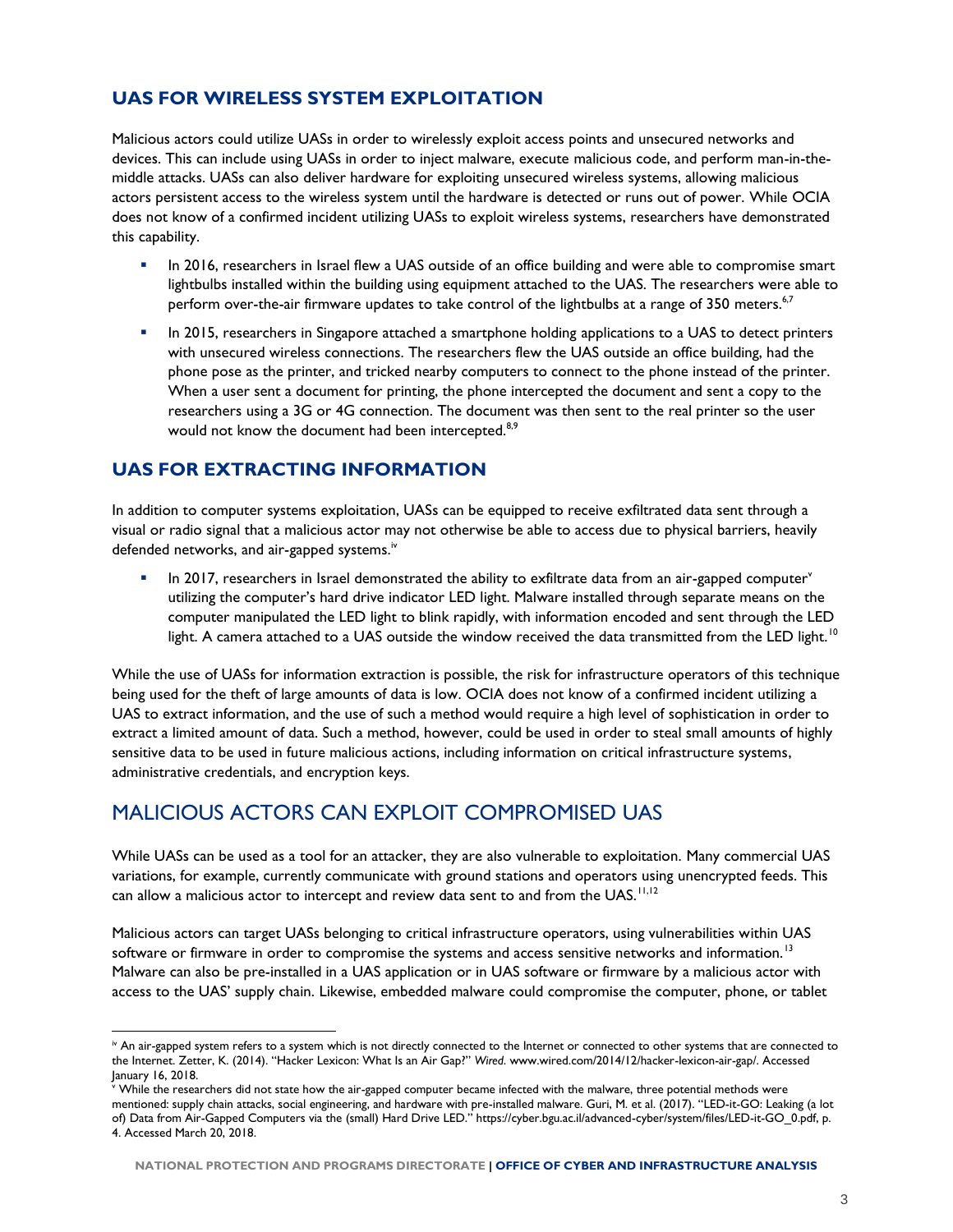where the application resides. A malicious actor can compromise any one of these systems to extract sensitive data, further infiltrate any networks the UAS interacts with, and take control of the victim's UAS.

 Security analysts have demonstrated the ability to hijack and take control of another user's UAS mid-flight, including UASs designed for commercial industry and first responder use.<sup>14,15,16</sup> Malicious actors hijacking another user's UAS could attempt to extract data from the UAS, including flight path and any images or video being taken. Malicious actors could also control the movements of the UAS, posing a physical danger to nearby aircraft and personnel. vi,vii

### MITIGATION MEASURES

Organizations can update Emergency and Incident Action Plans to include UAS security and response strategies and know who has jurisdiction to take action in the air domain around the facility. Critical infrastructure operators can also contact the FAA to consider UAS restrictions in proximity to fixed site facilities and build partnerships with Federal, state, and local authorities for adaptation of best practices and response strategies.<sup>17</sup> If a suspicious UAS is detected in or around a facility, the incident should be reported to local law enforcement and other relevant officials immediately. Provide as much detail as possible, including the type of UAS, its size, shape, color, and the payload.<sup>viii</sup>

Securing wireless networks and devices can minimize the vulnerabilities that malicious UAS operators could exploit to compromise systems. Mitigation options include installing updates and patches in a timely manner, changing default passwords, restricting access, encrypting data, and installing host-based firewalls.<sup>18</sup> A "defense in depth" approach with layered<sup>ix</sup> physical<sup>x</sup> and network security measures allows victims more opportunities to slow, detect, and mitigate cyberattacks, including any attack utilizing UASs.

In addition to securing wireless networks and devices, UAS operators can also take steps to decrease risks to their UASs. This includes ensuring UASs and their components have the minimum necessary privileges, maintain minimal access to other networks and systems, and encrypt data while it is both at rest and in transit. Personnel utilizing UASs should also have adequate cybersecurity training, and critical infrastructure operators using UASs can perform cybersecurity risk assessments for their UASs to identify additional risks associated with the organization's UASs.

The Office of Cyber and Infrastructure Analysis (OCIA) provides analysis to support public and private-sector stakeholders' operational activities and effectiveness and to inform key decisions affecting the security and resilience of the Nation's critical infrastructure. All OCIA products are visible to authorized users at HSIN-CI and Intelink. For more information, contact OCIA@hq.dhs.gov or visit http://www.dhs.gov/office-cyber-infrastructure-analysis.

Prepared By: Operational Analysis Division PDM17252

l

vi For more information on potential physical harm to aircraft from UAS, see: Alliance for System Safety of UAS through Research Excellence (ASSURE). (2017). "UAS Airborne Collision Severity Evaluation Executive Summary – Structural Evaluation."

www.assureuas.org/projects/deliverables/a3/Volume%20I%20-%20UAS%20Airborne%20Collision%20Severity%20Evaluation%20- %20Structural%20Evaluation.pdf. Accessed April 9, 2018.

vii For more information on potential physical harm to a person from a UAS collision, see: Alliance for System Safety of UAS through Research Excellence. (2017). "UAS Ground Collision Severity Evaluation."

www.assureuas.org/projects/deliverables/a4/ASSURE\_A4\_Final\_Report\_UAS\_Ground\_Collision\_Severity\_Evaluation.pdf. Accessed April 9, 2018.

viii For more information, please see the DHS pocket card on responding to UAS. DHS. (2017). "Tips in Responding to a UAS incident." www.dhs.gov/sites/default/files/publications/uas-ci-drone-pocket-card-112017-508.pdf. Accessed February 27, 2018.

ix For more information on layered network security, see: Shenk, J. (2013). "Layered Security: Why It Works." SANS Institute. www.sans.org/reading-room/whitepapers/analyst/layered-security-works-34805. Accessed February 12, 2018.

x For more information on layered physical security, see: Hutter, D. (2016). "Physical Security and Why It Is Important." SANS Institute. www.sans.org/reading-room/whitepapers/physical/physical-security-important-37120. Accessed February 12, 2018.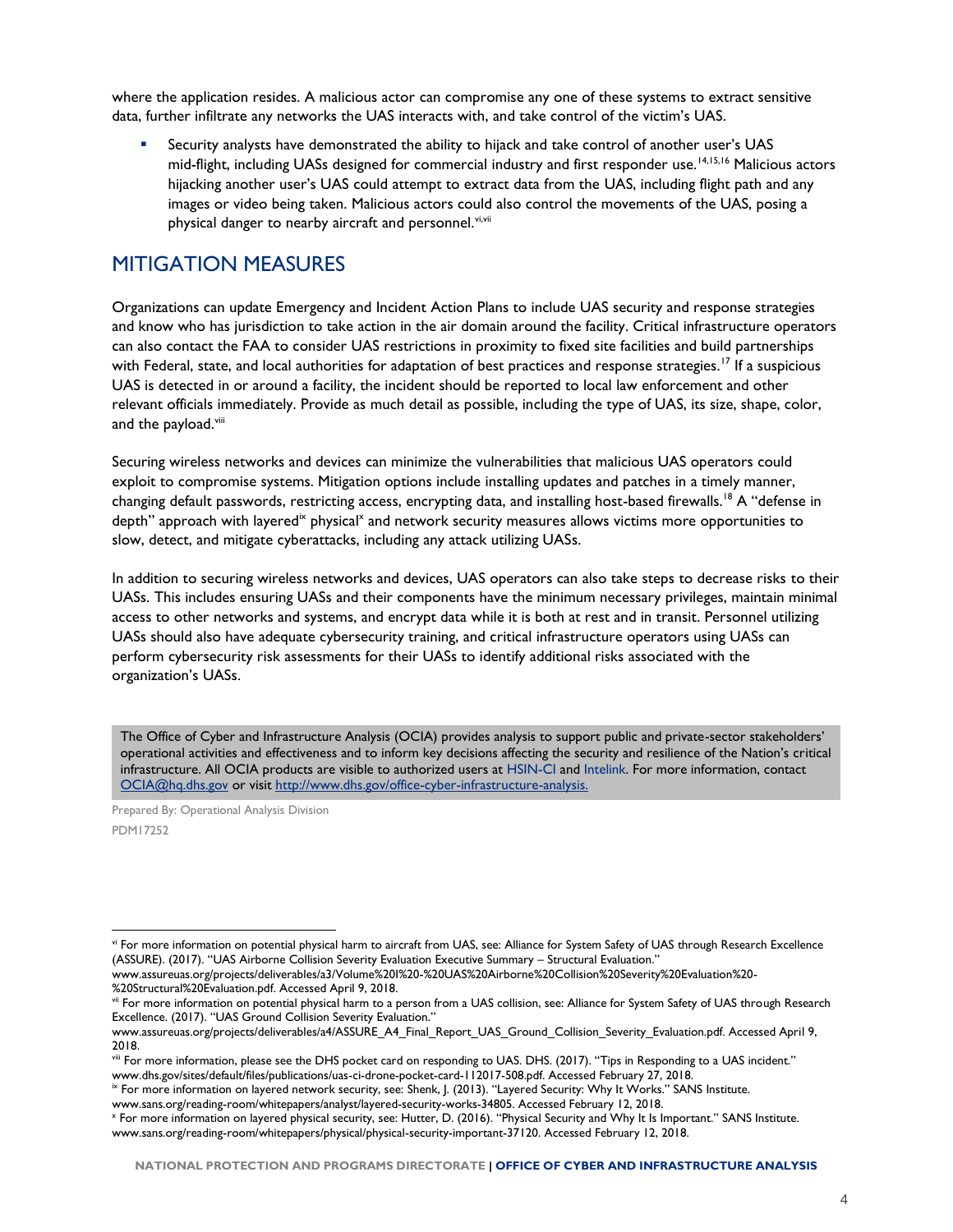#### END NOTES

l

<sup>1</sup> Public Law 112-95, Sec. 331. (2012). "FAA Modernization and Reform Act of 2012." www.congress.gov/112/plaws/publ95/PLAW-

- 112publ95.pdf, p. 72. Accessed February 12, 2018.
- <sup>2</sup> Federal Aviation Administration. (2017). "FAA Aerospace Forecast Fiscal Years 2017-2037."

www.faa.gov/data\_research/aviation/aerospace\_forecasts/media/FY2017-37\_FAA\_Aerospace\_Forecast.pdf, p. 31-32. Accessed January 5, 2018. <sup>3</sup> *The Economist*. (2017). "Technology Quarterly: Taking Flight." www.economist.com/technology-quarterly/2017-06-08/civilian-drones. Accessed January 5, 2017.

<sup>4</sup> AZO Sensors. (2017). "The Future of Drone Technology - Autonomy, Collision Avoidance and Advanced Sensors."

www.azosensors.com/article.aspx?ArticleID=782. Accessed January 5, 2017.

5 iQ. (2017). "Drone Innovation Trends to Watch in 2017." Intel. https://iq.intel.com/drone-innovation-trends-watch-2017/. Accessed January 5, 2017.

<sup>6</sup> Ronen, E. et al. (2016). "IoT Goes Nuclear: Creating a ZigBee Chain Reaction." Weizmann Institute of Science. http://iotworm.eyalro.net/. Accessed January 2, 2018.

<sup>7</sup> Ricker, T. (2016). "Watch a drone hack a room full of smart lightbulbs from outside the window." *The Verge*.

www.theverge.com/2016/11/3/13507126/iot-drone-hack. Accessed January 2, 2018.

<sup>8</sup> Zetter, K. (2015). "Hacking Wireless Printers With Phones on Drones." *Wired*. www.wired.com/2015/10/drones-robot-vacuums-can-spyoffice-printer/. Accessed January 2, 2018.

<sup>9</sup> *Cyber Defense Magazine*. (2015). "Hacking enterprise wireless printers with a drone or a vacuum cleaner."

www.cyberdefensemagazine.com/hacking-enterprise-wireless-printers-with-a-drone-or-a-vacuum-cleaner/. Accessed January 2, 2018.

<sup>10</sup> Greenberg, A. (2017). "Malware Lets a Drone Steal Data by Watching a Computer's Blinking LED." *Wired*.

www.wired.com/2017/02/malware-sends-stolen-data-drone-just-pcs-blinking-led/. Accessed January 2, 2018.

<sup>11</sup> Glaser, A. (2017). "The U.S. government showed just how easy it is to hack drones made by Parrot, DBPower and Cheerson." *Recode*. www.recode.net/2017/1/4/14062654/drones-hacking-security-ftc-parrot-dbpower-cheerson. Accessed May 3, 2018.

<sup>12</sup> Federal Trade Commission. (2016). "FTC Fall Technology Series: Drones." www.ftc.gov/system/files/documents/videos/ftc-fall-technologyseries-drones-part-1/ftc\_fall\_technology\_series\_drones\_-\_transcript\_segment\_1.pdf, p. 6. Accessed May 3, 2018.

<sup>13</sup> CybeRisk. (2017). "The Usage of Drones in Cyber Attacks – Both as Targets for Attack and as Potential Attack Vectors."

www.cyberisk.biz/the-usage-of-drones-in-cyber-attacks/. Accessed January 5, 2017.

<sup>14</sup> Greenberg, A. (2016). "Hacker Says He Can Hijack a \$35K Police Drone a Mile Away." *Wired*. https://www.wired.com/2016/03/hacker-sayscan-hijack-35k-police-drone-mile-away/. Accessed January 16, 2018.

<sup>15</sup> Albanesius, C. (2013). ""SkyJack' Software Finds and Hijacks Drones." *PC Magazine*. www.pcmag.com/article2/0,2817,2427933,00.asp. Accessed January 16, 2018.

<sup>16</sup> Kamkar. S. (2013). "SkyJack." http://samy.pl/skyjack/. Accessed May 3, 2018.

<sup>17</sup> DHS. (2017). "Unmanned Aircraft Systems: Addressing Critical Infrastructure Security Challenges."

www.dhs.gov/sites/default/files/publications/uas-ci-challenges-fact-sheet-508.pdf, p.1. Accessed February 12, 2018.

18 United States Computer Emergency Readiness Team (US-CERT). (2016). "Securing Wireless Networks." Department of Homeland Security. www.us-cert.gov/ncas/tips/ST05-003. Accessed January 5, 2018.